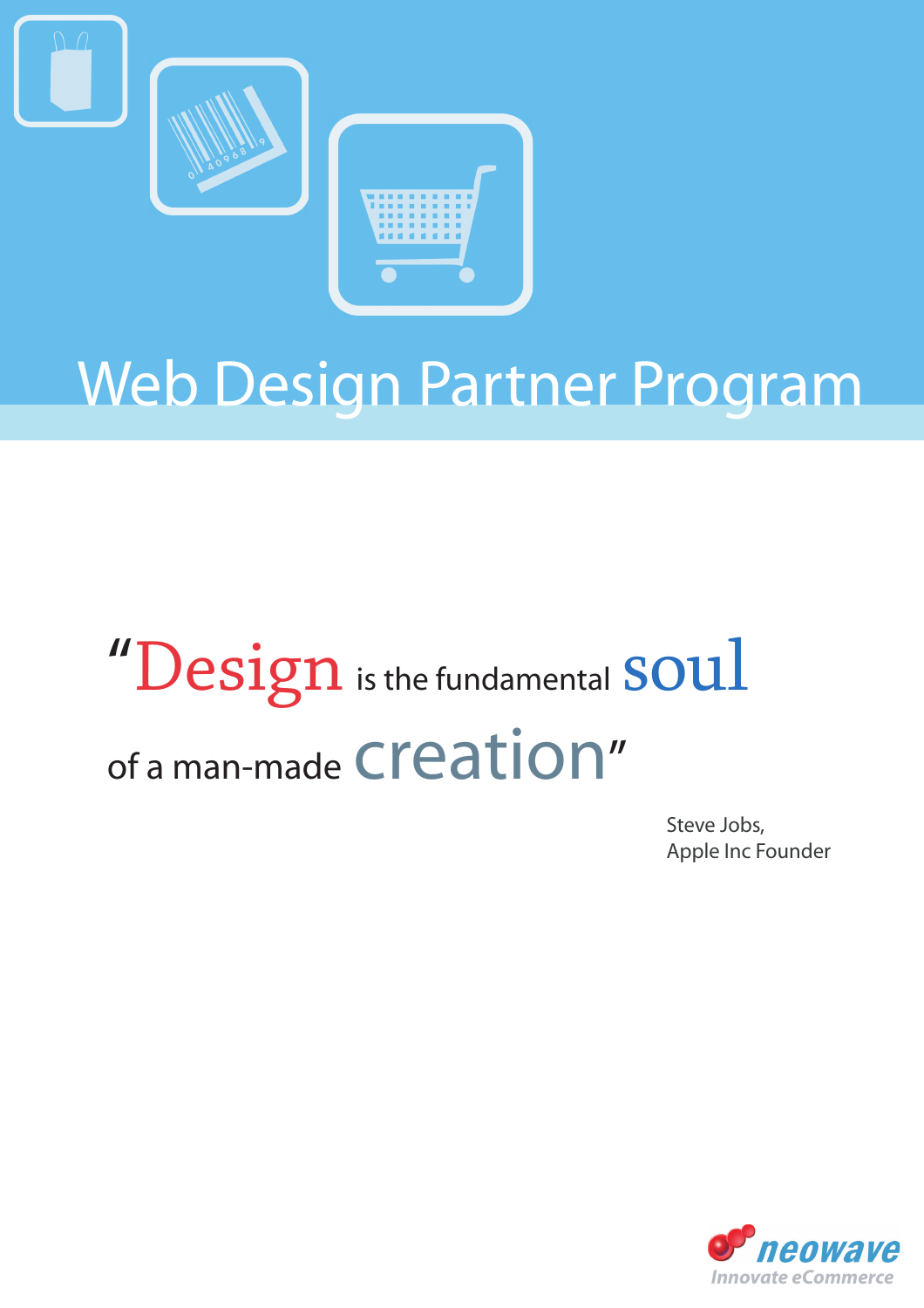

Dear Web Designers & Web Developers,

Imagine, a client of you asking for a website which carries easily hundreds or up to thousands of physical products items. You will go haywire just trying to create all the static product pages, not to mention the hassle of maintaining such a website after the delivery. It's just not possible to do the work right and profitably.

Well, your worst nightmare is over, with our line of webShaper e-commerce and e-catalog software solution, you can now easily build an e-commerce or e-catalog website which easily support thousands of products. Best part is, the SEO built-in will help your



clients to properly indexed and GET FOUND by the Big 3 - Google, Yahoo and MSN.

E-catalog and e-commerce functionality is already becoming an important aspect of commercial web design. Majority of businesses today have a static website, but only a minor percentage of them allow their customers to place order and pay via credit card online. We foresee more and more opportunities for designing new e-commerce websites which will become your major source of revenue.

Furthermore, webShaper comes with an innovative XSLT-Driven CSS Template System, which let you integrate your tailored-made design to the e-commerce or e-catalog system without the need to mess with a single line of programming code. All you need is just HTML and CSS, and the whole modification can be done within an AJAX editor inside webShaper control panel, you don't even need to use FTP to transfer the template or CSS file back and forth.

Why wait? Join us as Web Design Partner (WDP) and start providing your customers with easy-to-use, high quality e-commerce and e-catalog application at a cost they can always afford while you stand to PROFIT MORE.

More info please logon to http://www.neowave.com.my/WDP/

We look forward to partnering with you in the very near future!

Advian Oh

Adrian Oh Director, Business Development adrian@neowave.com.my

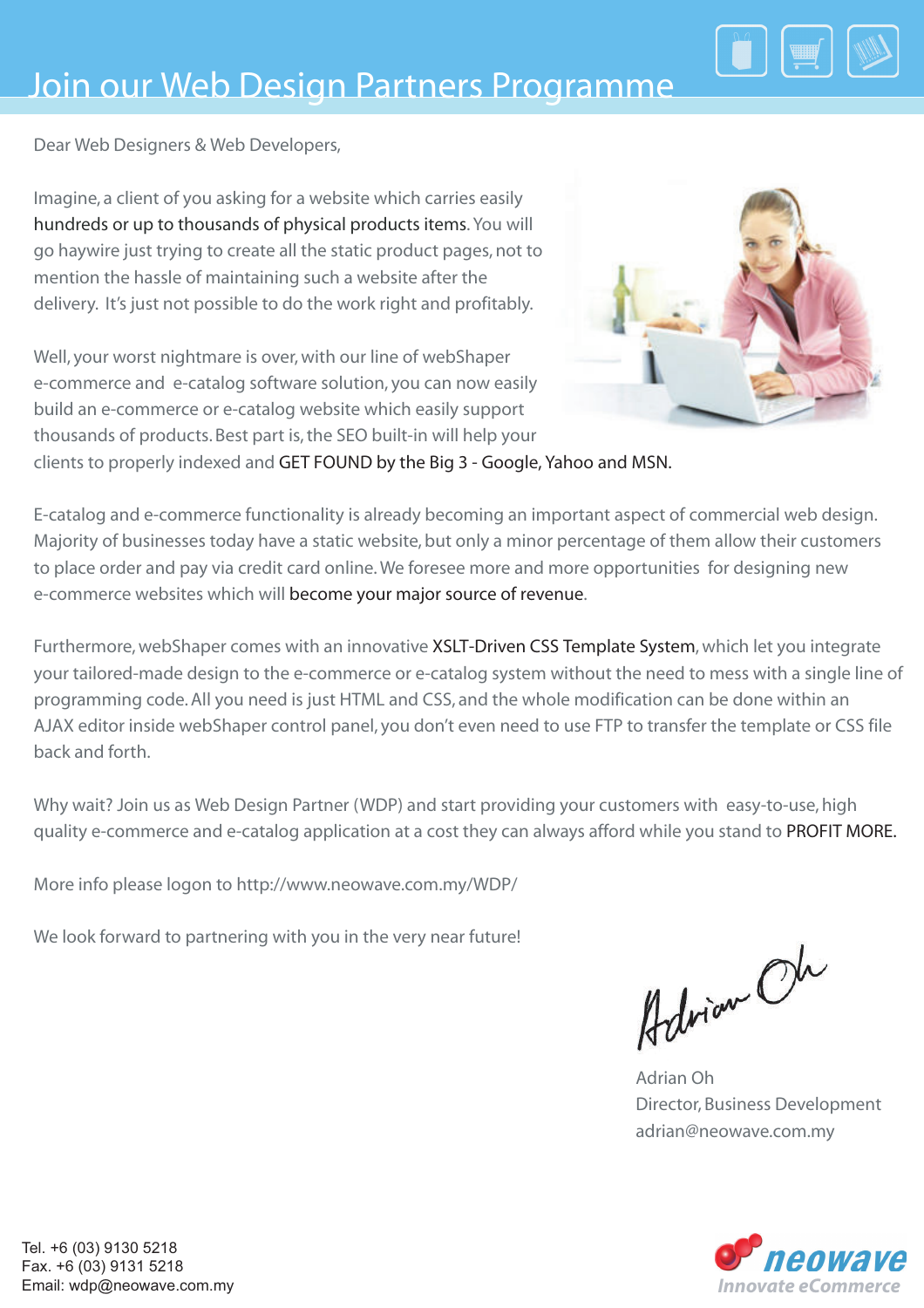## Web Design Partner's Top Benefits





### email us at wdp@neowave.com.m

#### **Your Design Rules!**

webShaper can be integrated with most of the website design. There are NO must-follow guidelines to restrict your creativity. Let your creative juice flow and just pluck it in using our webShaper CSS Template System.

#### **Increase your revenue!**

Enjoy great partner's discounts and support on all licenses of webShaper e-commerce and e-catalog software. Plus, your discount percentage will grow with the total number of licenses purchased.

#### **Priority Technical Support**

Customer service is our top priority. When you email us a support request and get a reply within half an hour, don't be too surprised. We have a policy to reply customer emails within 24 hours. OH, did we mention that you get DIRECT support from the friendly developers that build webShaper?

#### **Sales & Marketing Assistance**

If you don't know how to handle a special client request, you'll have access to our in-depth know how on e-commerce related issues, from Payment Gateway to E-commerce Best Practices. Even better, we will provide all the necessary marketing materials (digital brochure, demo site, pricing etc) to safe sail your sales process.

#### **Leads for Web Design Services**

We get requests for custom e-commerce projects all the time. Since we choose to focus on nothing but developing the best e-commerce software, we pass on the design works to our trusted partners.

#### **Shorter User Learning Curve and Reduced Support Costs**

All our clients agree on one thing - they think webShaper is easy to use. Software that uses a standard interface and can be easier to learn, as most changes can be DIY by the merchant, you now have more time to look for new clients, or focusing just on the one thing you do best – GREAT DESIGN that SELLS.

#### **Improved Profit Margins**

We understand that a minimalist time to market approach is necessary when deploying new solutions. webShaper takes under 3 hour to install and configure, and can be used the same day. Early deployment means time saving & better customer satisfaction, since time to market for your customer is significantly cut down.

#### **Quality + Bonus (Our passion for e-commerce)**

Our motto, "Relentless pursue of Customer-Driven Innovation" reflects our commitment to create "Insanely Great Products". We are ASIA's 1st ever WorldPay Accredited Storebuilder. So you'll never have to wonder about the quality of the services you are selling.

*ROWAVE* 

Tel. +6 (03) 9130 5218 Fax. +6 (03) 9131 5218 Email: wdp@neowave.com.my *Innovate eCommerce*